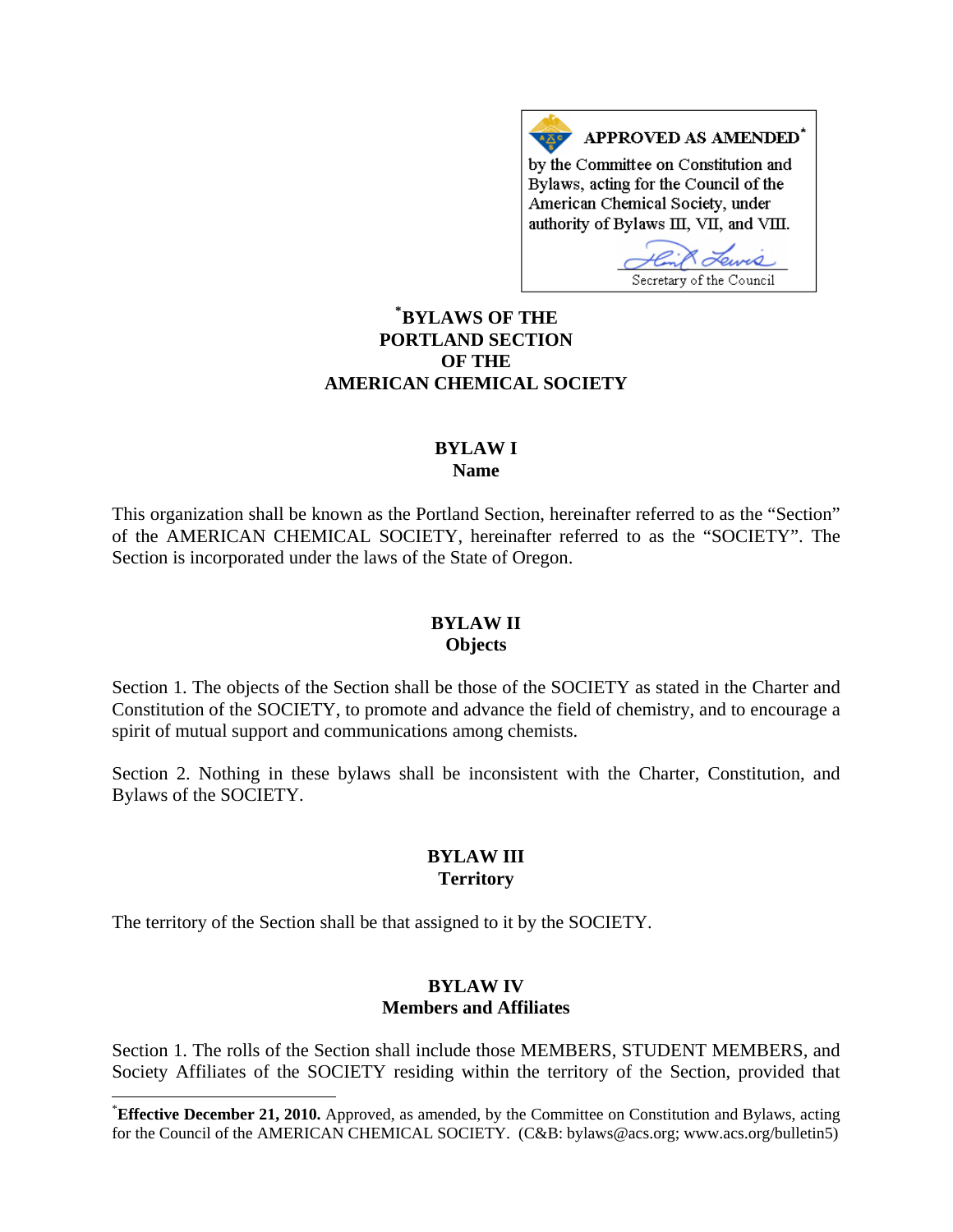exceptions to this rule shall be made in conformity with the Constitution and Bylaws of the SOCIETY.

Section 2. The Section may have Local Section Affiliates as authorized in the Constitution and Bylaws of the SOCIETY upon approval of the Executive Committee of the Section.

Section 3. Members and affiliates shall have such rights and privileges as are accorded them by the Constitution and Bylaws of the SOCIETY. A STUDENT MEMBER may not hold an elective position, serve as a voting member of the Executive Committee or serve as a Temporary Substitute Councilor. A Society Affiliate or Local Section Affiliate may not vote for or hold an elective position, or vote on Articles of Incorporation and bylaws. A Local Section Affiliate may not serve as a member of the Executive Committee; a Society Affiliate may not serve as a voting member of the Executive Committee.

## **BYLAW V Organization**

Section 1. The officers of the Section shall be the Chair, Chair-Elect, Secretary, and Treasurer.

Section 2. The Section shall have Councilors and Alternate Councilors as provided in the Constitution and Bylaws of the SOCIETY.

Section 3. The Board of Directors (for the Portland Section), hereinafter referred to as "the Executive Committee", shall consist of the officers of the Section, the Immediate Past Chair, the Councilors, and the Alternate Councilors. Chairs of other committees or those with special expertise will be asked to join the Executive Committee as non-voting members.

Section 4. There shall be certain standing committees as provided for elsewhere in these bylaws.

## **BYLAW VI Manner Of Election And Terms Of Office**

Section 1. Nomination

- a. A Nominating Committee consisting of three persons, only one of which may be a Section officer, shall be appointed by the Chair by February 1 each year and approved by the Executive Committee at its next regularly scheduled meeting. The entire membership of the Section shall be informed of the names of the members of this Committee at a Section meeting and in the next newsletter in order that the members may express their views and present their suggestions to the Nominating Committee. Nominating Committee members are eligible for nomination.
- b. The Nominating Committee nominations must be finalized by August 15, in time to appear in the September newsletter. This announcement should reach most members at least one week prior to the September Executive Committee meeting.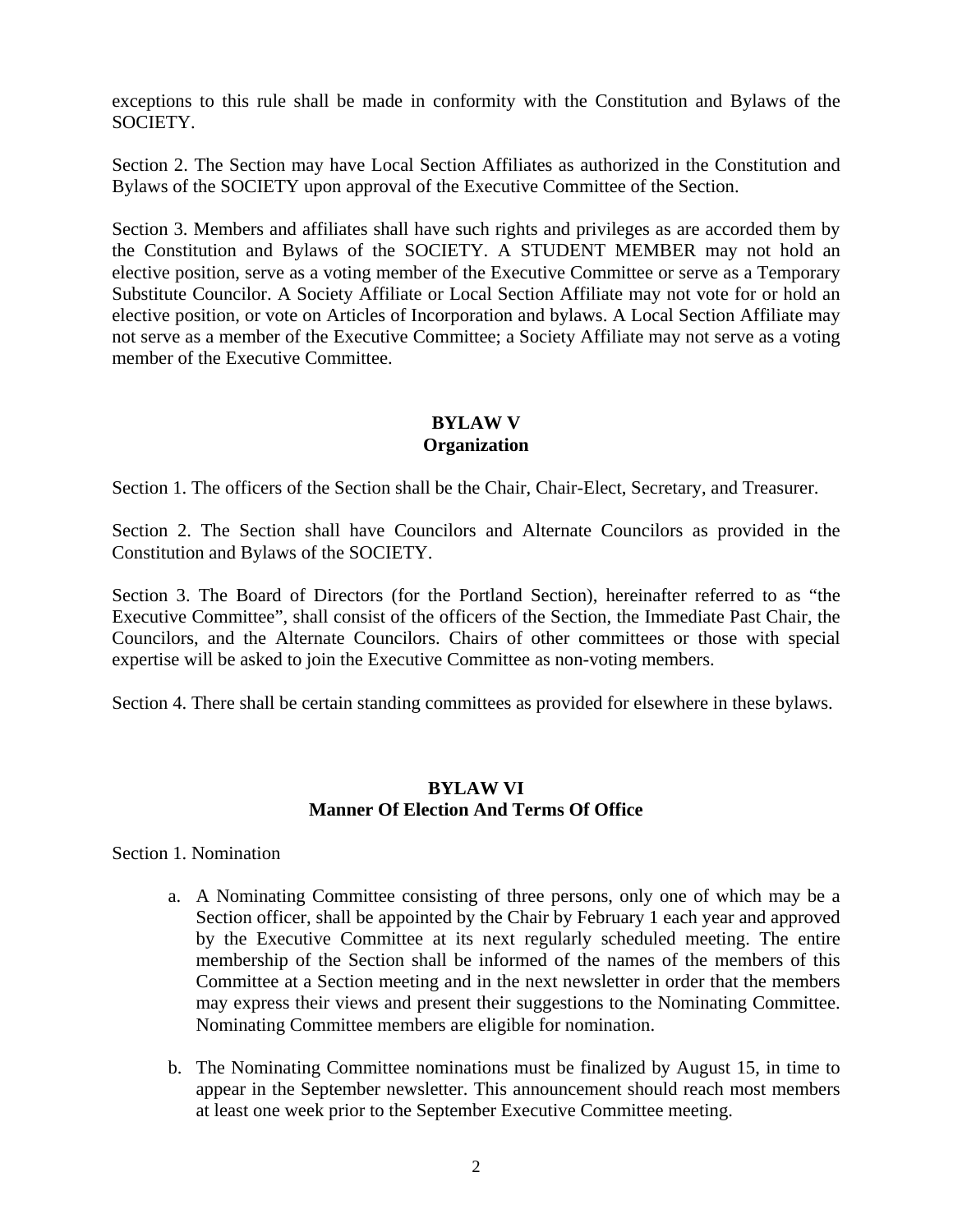- c. An alternative method for formal nominations for inclusion on the ballot may come directly from the membership but each name included on the ballot through this process shall have a written endorsement (or nominating petition) by at least 10 members. Petitions must be received prior to the September Executive Committee meeting. No name shall be placed in formal nomination by any means without the prior consent of the nominee.
- d. The final list of one or more nominees for each office should be put forward by the Nominating Committee and shall be received by the Executive Committee at its September meeting, and the slate of candidates announced at the regular September meeting of the Section.

#### Section 2. Election

- a. The Secretary shall prepare a ballot specifying the names put forward by the Nominating Committee and any direct nominations. The ballot shall be distributed to all members at least three weeks before the regularly scheduled November meeting. Ballots shall be completed and received by the Secretary at least one week before the regularly scheduled November meeting.
- b. In accordance with the SOCIETY's Bylaws, balloting procedures should ensure fair balloting that is open to all eligible members, protection against fraudulent balloting, and the timely reporting and archiving of balloting results.
- c. One or more tellers appointed by the Chair shall count the ballots and the results shall be announced during the November meeting.
- d. In case of a tie vote for any elective position, the Executive Committee shall select from among the tied candidates.

Section 3. Terms of Office

- a. The Chair shall serve for one year, with the term beginning on January 1.
- b. The Chair-Elect shall serve for one year, with the term beginning on January 1, and shall succeed to the office of Chair upon the completion of the term of the predecessor.
- c. The terms of office of the Secretary and of the Treasurer shall be for three years beginning January 1 following their elections, and the elections for these offices shall be scheduled so as to produce rotation.
- d. The Councilors and Alternate Councilors shall be elected from separate slates for terms of three years beginning January 1. Elections for these positions (offices) shall be scheduled so as to produce rotation as provided in the Bylaws of the SOCIETY.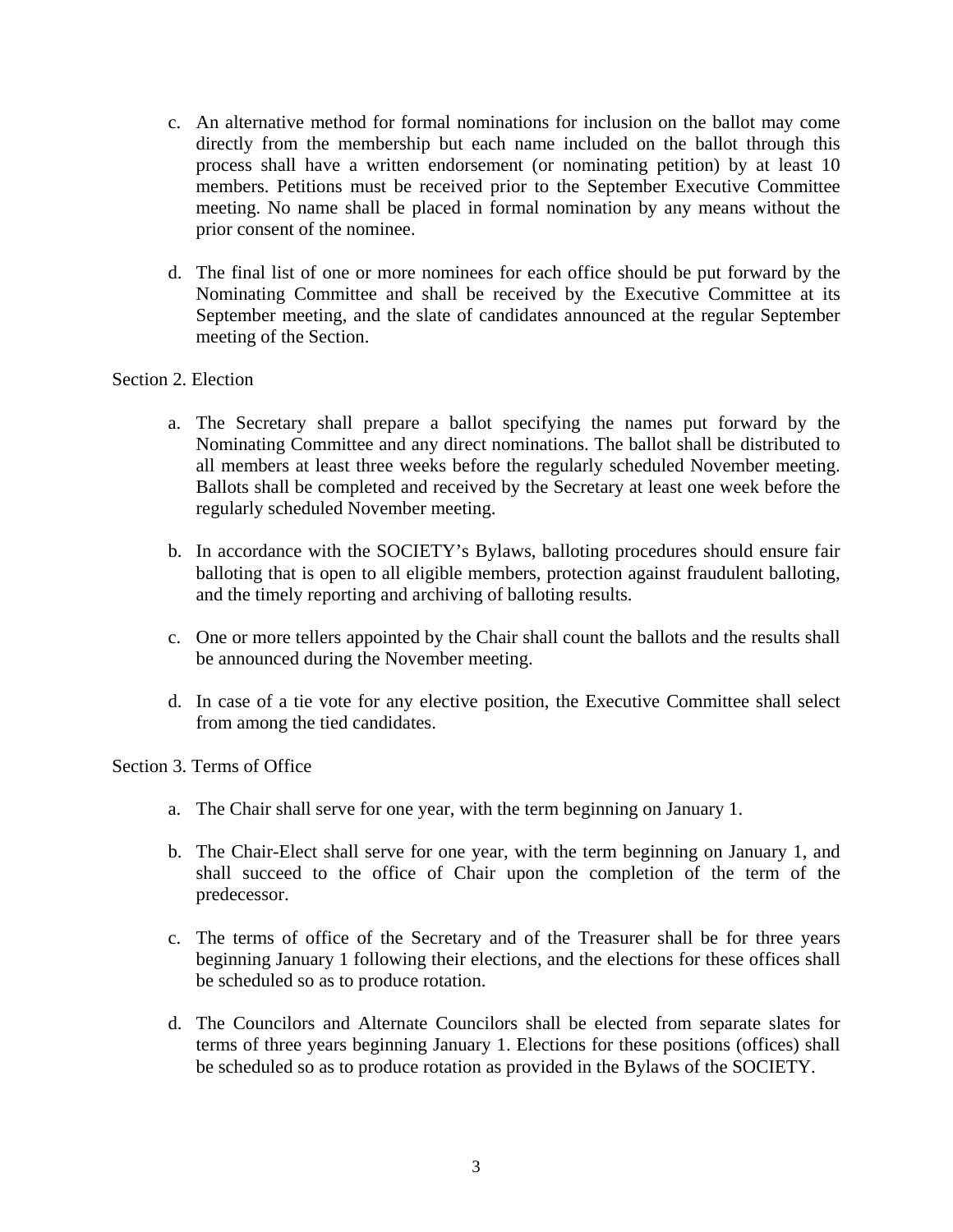Section 4. Manner of Filling Vacancies Between Elections

- a. If the office of Chair becomes vacant, the Chair-Elect shall assume the added duties of the Chair for the unexpired term, and will then continue as Chair for the next year.
- b. All other vacancies shall be filled by the Executive Committee by interim appointment until the time of the next annual election, at which time the Section shall elect a MEMBER to fill out the unexpired term, if any. In the event the office of Chair-Elect is filled by such interim appointment, the Section shall elect both a Chair and a Chair-Elect at its next annual election.

## **BYLAW VII Duties of Officers and Executive Committee**

Section 1. The duties of the officers shall be those customarily performed by such officers, together with those responsibilities prescribed by the Constitution and Bylaws of the SOCIETY and by these bylaws and such other duties as may be assigned from time to time by the Executive Committee.

Section 2. The Chair of the Section shall serve as Chair of the Executive Committee and shall appoint all committee chairs except the Chair of the Program Committee as authorized in these bylaws or by the Executive Committee.

Section 3. The Chair-Elect shall serve as Chair of the Program Committee and serve as Chair of the Executive Committee in the absence of the Chair.

Section 4. The Treasurer shall be responsible for providing an annual financial statement of the Section's funds, making disbursements approved by the Executive Committee, arranging for audits, and submitting proposed budgets to the Executive Committee.

Section 5. The Secretary is responsible for keeping the Section's records, taking minutes at Section meetings, and validating and reporting election results to the Section and the SOCIETY.

Section 6. The Executive Committee shall be the governing body of the Section and as such, shall have full power to conduct, manage and direct the business and affairs of the Section in accordance with the Constitution and Bylaws of the SOCIETY and these bylaws.

# **BYLAW VIII Committees**

Section 1. The Executive Committee shall establish standing committees as necessary for the proper operation of the Section. Committee chairs will normally be invited to Executive Committee meetings to report on their activities. Examples of such committees are below.

- a. Program (Chair-Elect chairs this committee)
- b. Development (including membership)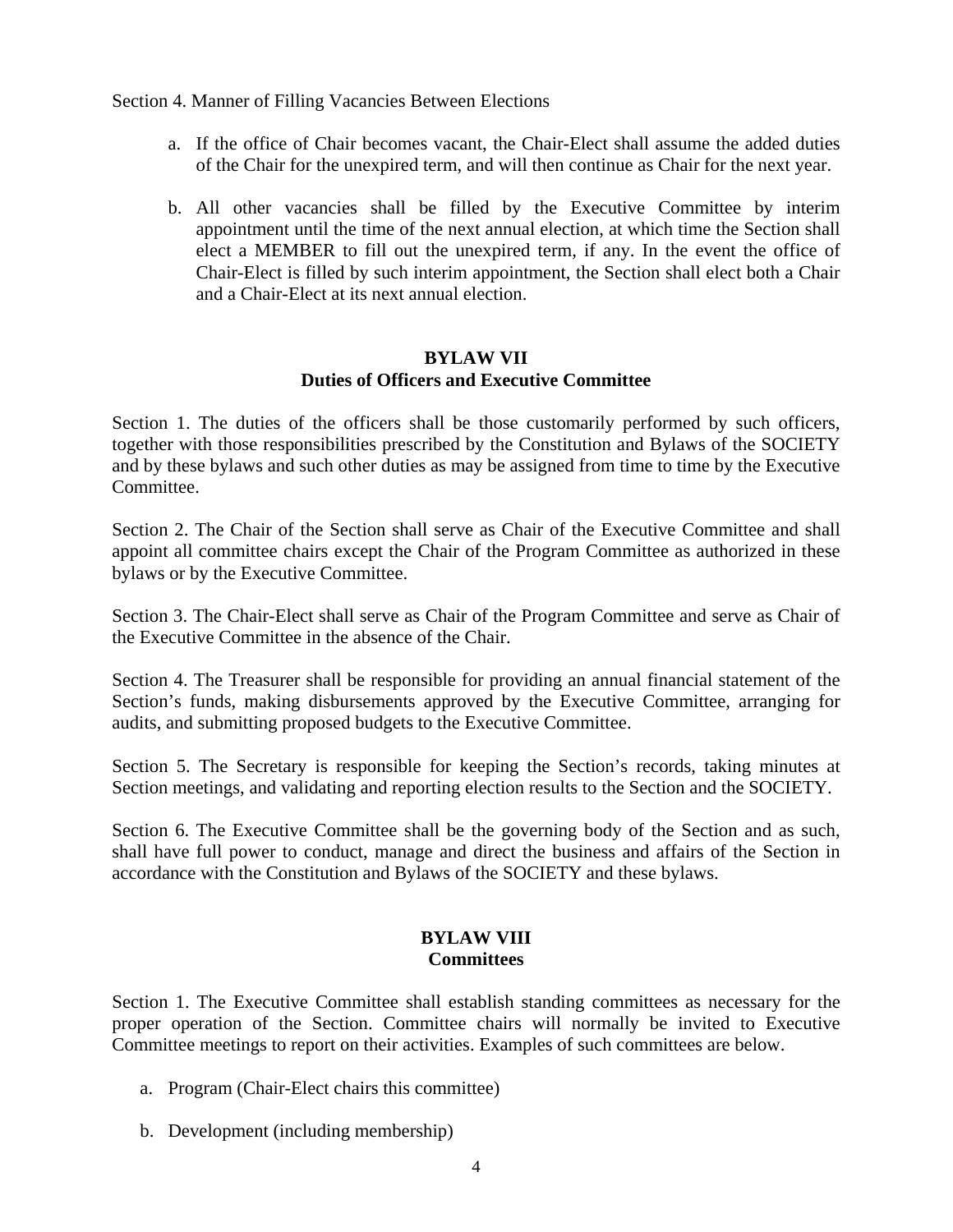- c. Public Relations (including web design, newsletter, and publicity)
- d. Education (including National Chemistry Week, Chemistry Olympiad, SEED, scholarship, Northwest Science Expo, and others as appropriate with educational focus)
- e. Finance and Investment (also to be known as the Audit Committee): the Treasurer chairs this committee, which shall include one or more members, not associated with the Executive Committee.
- f. Outreach (PICA, professional relations, awards, career, younger chemists, diversity chemists, women chemists, high school certificates, and other outreach-associated activities)

Section 2. The Chair-Elect shall serve as the Chair of the Program Committee. Except for the Nominating Committee, standing committee members will be asked to serve by their respective standing committee chair.

Section 3. Provision for the Nominating Committee is provided for elsewhere in these bylaws.

Section 4. The Chair may appoint special committees to serve for the term of office, and may assign tasks not in conflict with these bylaws.

## **BYLAW IX Meetings**

Section 1. The Section shall meet periodically from September through May, at a time and place designated by the Executive Committee. Section business may be conducted during these meetings. Any new business that cannot be handled during the regular meeting may be referred to the Executive Committee to consider.

Section 2. The Section may hold special business meetings at the call of the Executive Committee or at the request of 15 members of the Section. Notices of such special meetings shall state the exact nature of the business to be considered and no other business shall be transacted at such meetings.

Section 3. Due notice of all meetings shall be sent to each member and affiliate of the Section. A quorum for all business meetings of the Section shall consist of two percent of the members of the Section.

Section 4. At all business meetings of the Section, *Robert's Rules of Order Newly Revised* shall govern procedure. At regular meetings of the Section, the order of business shall be determined by the Chair.

Section 5. The Executive Committee shall meet at least four times a year upon due notice to its members at the call of the Chair or at the request of a majority of the members of the Committee. In the absence of a quorum, which shall be a majority of the members of the Executive Committee, called meetings of the Executive Committee shall adjourn to a date.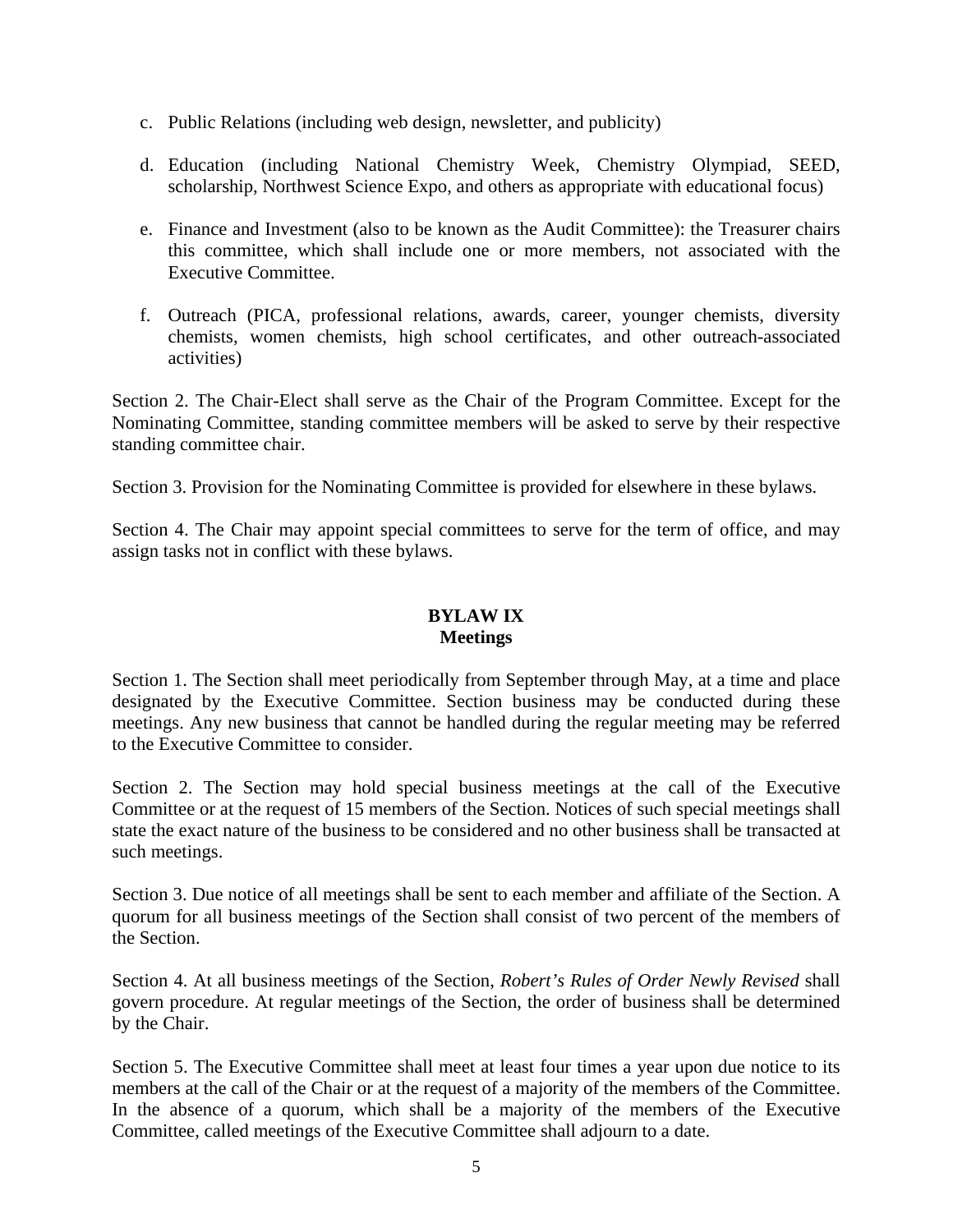Section 6. There shall be an Annual Meeting held once a year at a time and place designated by the Chair.

## **BYLAW X Finances**

Section 1. All Local Section Affiliates and assigned members of the Section may be requested to pay voluntary annual Local Section dues as may be established by the Executive Committee.

Section 2. Local Section Affiliates shall be assessed such dues as determined by the Executive Committee in accordance with the Constitution and Bylaws of the SOCIETY. Failure to pay such dues shall automatically terminate the affiliation.

Section 3. An annual review of finances shall be conducted by one or more disinterested person(s), appointed by an officer with no authority to disburse funds, and they shall submit a report to the Executive Committee by January 31.

## **BYLAW XI Recall of Elected Officials**

Section 1. The elected officials of the Section (officers) are subject to recall for neglect of duties or conduct injurious to the SOCIETY. Recall procedures are not applicable to Councilors and Alternate Councilors elected by Local Sections.

Section 2. The recall of an official shall be initiated when a signed petition indicating in writing the specific charges and reasonable substantiating evidence, is submitted to the Chair from at least 15 voting members of the Section. In the event the Chair is the official in question, the Chair-Elect shall receive the petition and shall assume the duties of the office of Chair with respect to this issue until the issue is resolved.

Section 3. The Chair shall, without delay, determine that the petitioners are aware of the gravity of their actions, and the procedures to be followed. The Chair shall seek an alternate resolution to the problem and a withdrawal of the petition at this time. In the absence of a resolution to the problem, the Chair shall present the issue to the Executive Committee as a new business item at the next Executive Committee meeting.

- a. The Executive Committee shall promptly continue the recall process or dismiss the petition as ill-founded or find an alternative solution to the problem. The Chair shall promptly inform the petitioners and the official of the decision of the Executive Committee.
- b. If the proceedings continue, the Chair shall assign the duties of the official to another qualified member of the Section until the issue is resolved.
- c. If the proceedings continue, the official shall be offered an opportunity to answer the allegations in the petition before the Executive Committee. Every reasonable effort shall be made to contact the official throughout this procedure. That effort shall include a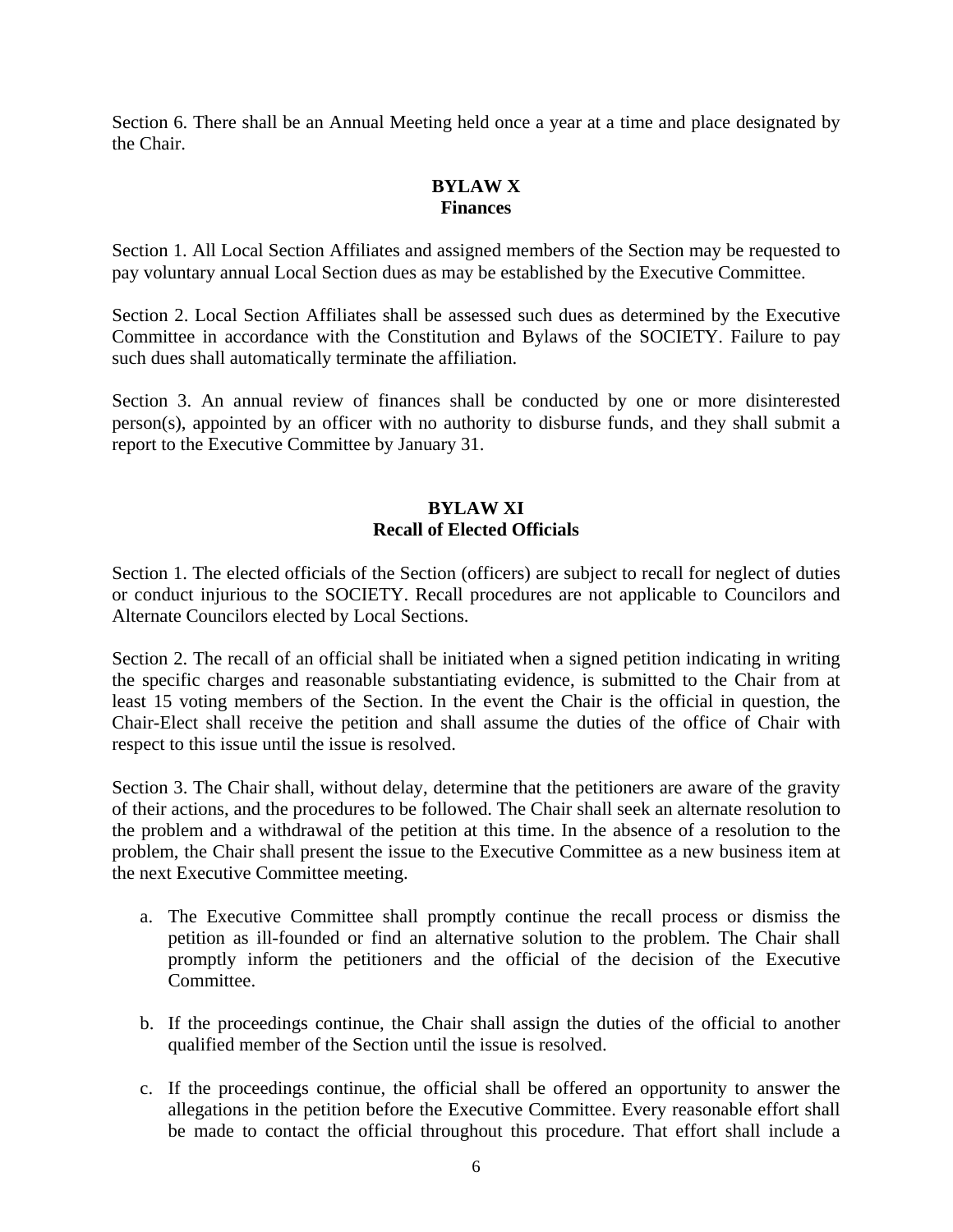certified letter to the last known address on the official SOCIETY membership rolls. Upon notification, the official shall have thirty (30) days to make a written response to the allegations. The Executive Committee shall decide whether to proceed after studying the official's response. The Chair shall inform the official and the petitioners of the decision of the Executive Committee. If no contact with the official can be made after a reasonable effort, the Executive Committee may remove the official in question with a two-thirds (2/3) vote of the remaining members of the Executive Committee.

- d. If the proceedings continue, the official shall choose one of the following options:
	- (1) The official may resign.
	- (2) The official may request a recall vote in the same manner as the original election, which must be consistent with the Section bylaws. The voting membership shall be informed, through brief written statements prepared by the Executive Committee and the official, of the issues involved with the recall vote. Both statements shall be given to the voting membership before the vote is taken.
	- (3) The official may request a hearing and a recall vote by the remaining members of the Executive Committee. A two-thirds (2/3) vote of the remaining members of the Executive Committee shall be required to recall the official.
	- (4) The official may choose not to respond and thus forfeit the position.

Section 4. The vacancy provisions of these bylaws shall be used to fill a vacancy caused by a recall process. The membership of the Section and the Executive Director of the SOCIETY shall be informed of the results of the recall process and the replacement of the official.

# **BYLAW XII Amendments**

Section 1. These bylaws shall be amended as follows:

- a. The proposed amendment(s) shall have been first submitted to the Executive Committee by at least five members, or shall have been raised by the Executive Committee, and shall have been evaluated and approved by a majority of the members of that Committee.
- b. If a dispute arises regarding approval of said amendment(s), the Executive Committee may resolve the issue by majority vote of the Committee after hearing discussion of the issue at a regular meeting of the Section, or the Committee may decide to hold a special Section election to resolve it.
- c. The Section Secretary shall send the proposed bylaw amendment(s) to the SOCIETY's Committee on Constitution and Bylaws for a preliminary review. After receipt of the review, the Executive Committee will then make appropriate changes, as necessary. The Secretary shall then distribute to all Section members a suitable explanation of the bylaw amendment(s).